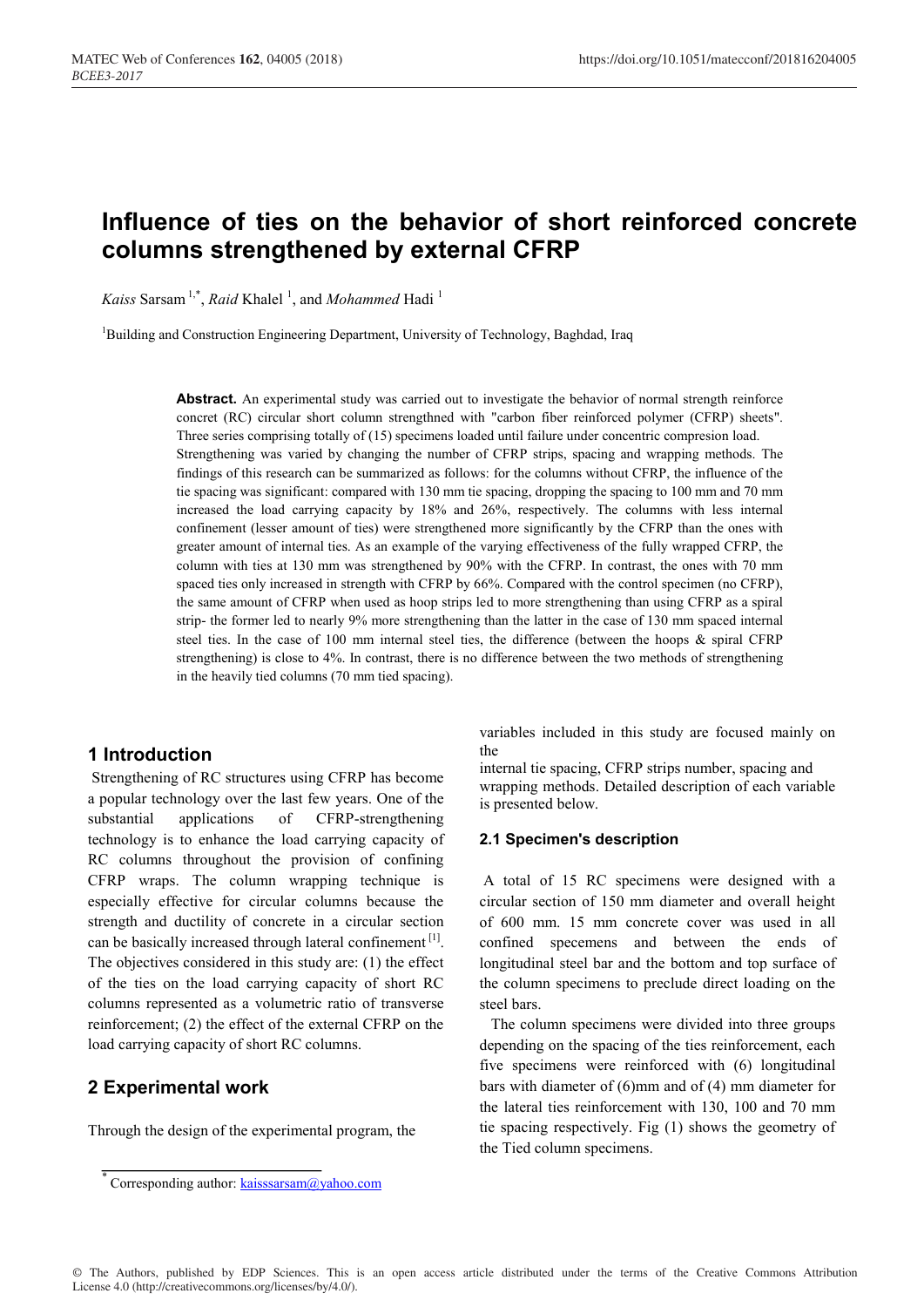



## **2.2 Specimen's identification and strengthening schemes**

Strengthening schemes were chosen accurately based on the practiced needs and the field condition. In each specimen group (five columns), the first column specimen (type A) is control column. The second column specimen (type B) is strengthened by 25 mm width CFRP strips

with hoop spacing of 115 mm c/c (CFRP ratio= 25%), the third column specimen (type C) is strengthened by 25 mm width CFRP strip as spiral with pitch of 160 mm (CFRP ratio= 25%), the fourth column specimen (type D) is strengthened by 25 mm width CFRP strips with hoop spacing of 58 mm c/c (CFRP ratio =50%) and the fifth column specimen (type E) is strengthened with full CFRP wrap (CFRP ratio=100%), as shown in Fig (2).





**Fig .2.** Types of CFRP confinement.

Column specimens are identified with a series of letters and numbers, which refer to the tied columns by letter T. The numbers (70, 100 and 130) represent the lateral ties spacing. While the letters (A, B, C, D and E) refer to the type of column's classification according to the external confinement by CFRP as in Fig.2, Fig. 3. shows the key for the column specimens.

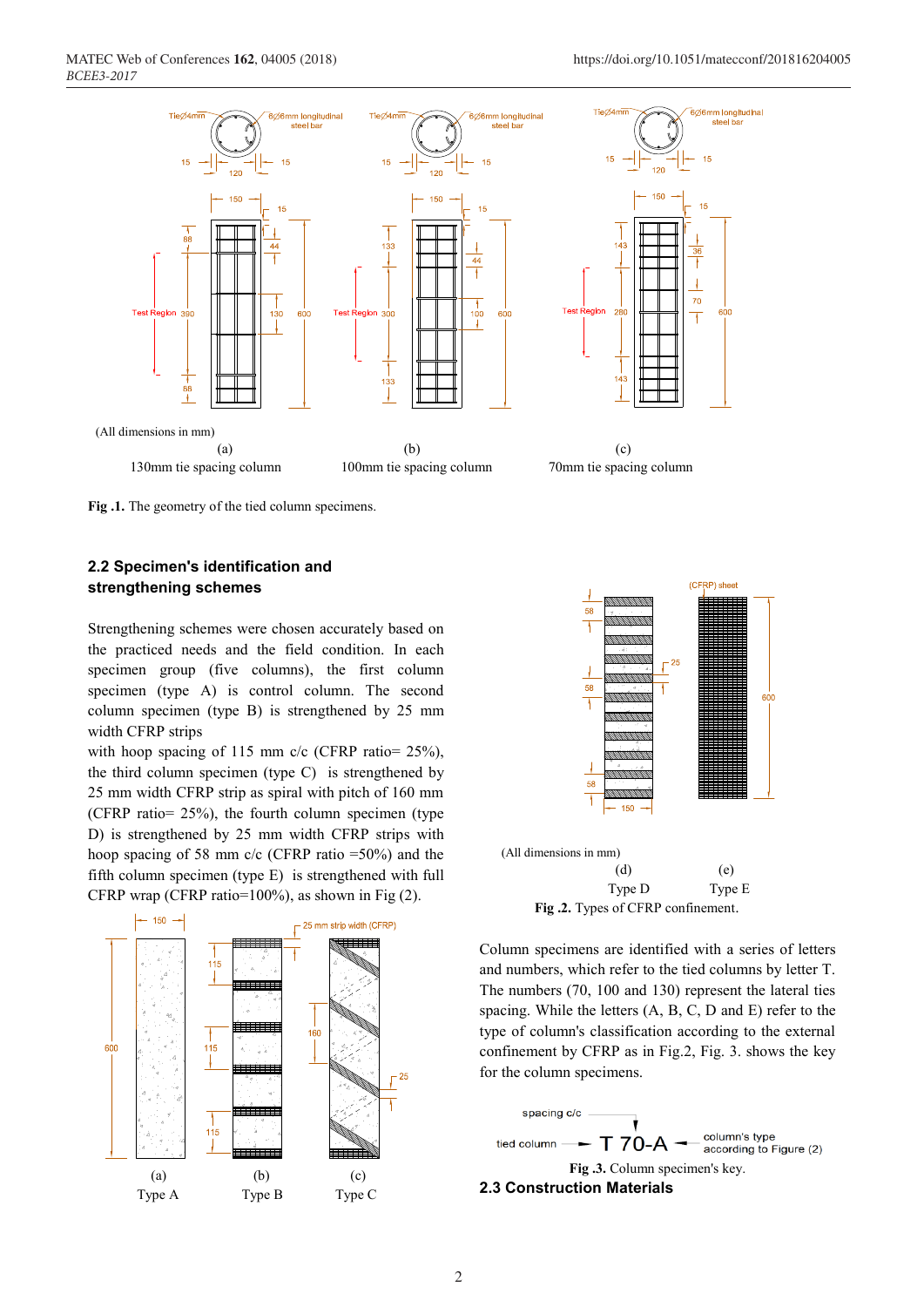#### *2.3.1 Cement*

The used cement in this research is (Type I) ordinary Portland cement; Iraqi made with trade mark (Al-Mass). The physical and the chemical analysis properties are in agreement with the Iraqi specification No.5/1984  $^{[2]}$ .

#### *2.3.2 Fine aggrgate*

Al Ukhader natural sand, maximum size 4.75mm was used as fine aggregate through-out this research work. The specific gravity, fineness modulus, sulfate content and absorption of fine aggregate are within the requirements of Iraqi specification No.45/1984  $^{[3]}$ .

#### *2.3.3 Coarse aggrgate*

Natural crushed gravel with maximum size of (10mm) is used throughout this work. The aggregate was washed, stored in air to dry the surface, and then used as saturated surface dry condition. The grading of the coarse aggregate is as per the Iraqi specification No.45/1984<sup>[3]</sup>.

## *2.3.4 Water*

Water supplied by the network system (Tap Water) was used for mixing and curing the concrete.

#### *2.3.5 Reinforcing steel bars*

A 6mm diameter deformed bars were used for longitudinal reinforcement with 513 MPa yield strength and 4 mm diameter deformed bars with 717 MPa yield strength were used for the transverse reinforcement.

## *2.3.6 Carbon fiber reinforced polymer (CFRP)*

Sika-Wrap®-300C woven carbon fiber fabrics (mid strength type fiber) was applied as strengthening agent in this work. The roll of carbon fiber is 50cm width and 50 m length, as reported by the manufacturer. This system was supplied by (Sika Switzerland). Table 1 shows the product description of the (CFRP) from Sika-Wrap®- 300C.

| <b>Table1.</b> The product description for the Sika-Wrap®-300C |
|----------------------------------------------------------------|
| woven carbon fibre fabric.                                     |

| Areal weight            | $300$ g/m <sup>2</sup> ± 15 g/m <sup>2</sup> |
|-------------------------|----------------------------------------------|
| Fabric design thickness | $0.166$ mm                                   |
| Tensile E-modulus       | $230\,000\,$ N/mm <sup>2</sup>               |
| Tensile strength        | 3900 $N/mm^2$                                |
| Elongation at break     | $1.5\%$ (nominal)                            |

#### *2.3.7 Bonding materials*

Sikadur®-330 was used as recommended by SikaWrap®-300C Woven carbon fiber fabric manufacturer to bond CFRP to the concrete. Table 2 presents the product description for the Sikadur®-330

|  |  |  |  | Table 2. The product description for the Sikadur®-330. |
|--|--|--|--|--------------------------------------------------------|
|--|--|--|--|--------------------------------------------------------|

|                     | Part A white                                      |  |  |  |  |
|---------------------|---------------------------------------------------|--|--|--|--|
| Appearance / colors | Part B:grey                                       |  |  |  |  |
|                     | Parts A+B mixed=light grey                        |  |  |  |  |
| Mixing ratio        | Part A : part B = $4:1$ by weight                 |  |  |  |  |
|                     | 1.30 kg/l + 0.1 kg/l (parts $A+B$                 |  |  |  |  |
| Density             | mixed)                                            |  |  |  |  |
| Tensile strength    | 30 N/mm <sup>2</sup> (7 days at +23 $^{\circ}$ C) |  |  |  |  |
|                     | Flexural: $3800 \text{ N/mm}^2$ (7 days at        |  |  |  |  |
|                     | $+23^{\circ}$ C)                                  |  |  |  |  |
| Tensile E-modulus   | Tensile: $4500$ N/mm <sup>2</sup> (7 days at      |  |  |  |  |
|                     | $+23^{\circ}$ C)                                  |  |  |  |  |
| Elongation at break | 0.9% (7 days at $+23^{\circ}$ C)                  |  |  |  |  |
|                     |                                                   |  |  |  |  |

## **2.4 Trial Mixes of Concrete**

Several trial mixes were made aiming at cylinder strength of (30MPa). Trial mix No (4) was adopted for this study. Table 3 represents details for trial concrete mixes.

| <b>Table3.</b> Details for the trial concrete mixes. |
|------------------------------------------------------|
|------------------------------------------------------|

| Trial<br>No. | Cement<br>$(kg/m^3)$ | Sand<br>$(kg/m^3)$ | Gravel<br>$(kg/m^3)$ | Water<br>$(kg/m^3)$ | W/C<br>Ratio | Mix ratio by weight | Compressive<br>strength<br>(MPa)<br>28 Day |
|--------------|----------------------|--------------------|----------------------|---------------------|--------------|---------------------|--------------------------------------------|
|              | 330                  | 780                | 922                  | 205                 | 0.62         | (1:2.36:2.79)       | 17                                         |
| 2            | 350                  | 710                | 1025                 | 190                 | 0.54         | (1:2:2.93)          | 25                                         |
| 3            | 370                  | 685                | 1020                 | 190                 | 0.51         | (1:1.85:2.76)       | 27.3                                       |
| 4            | 400                  | 740                | 1000                 | 192                 | 0.48         | (1:1.85:2.5)        | 31                                         |

#### **2.5 Concrete Mixes**

The concrete is mixed by applying a horizontal rotary mixer with a capacity of  $(0.1\text{m}^3)$ . The dry components of cement, sand and gravel are mixed for 4 to 5 minutes, then the water is added to the mixture in quarters and mixed for 2 to 3 minutes.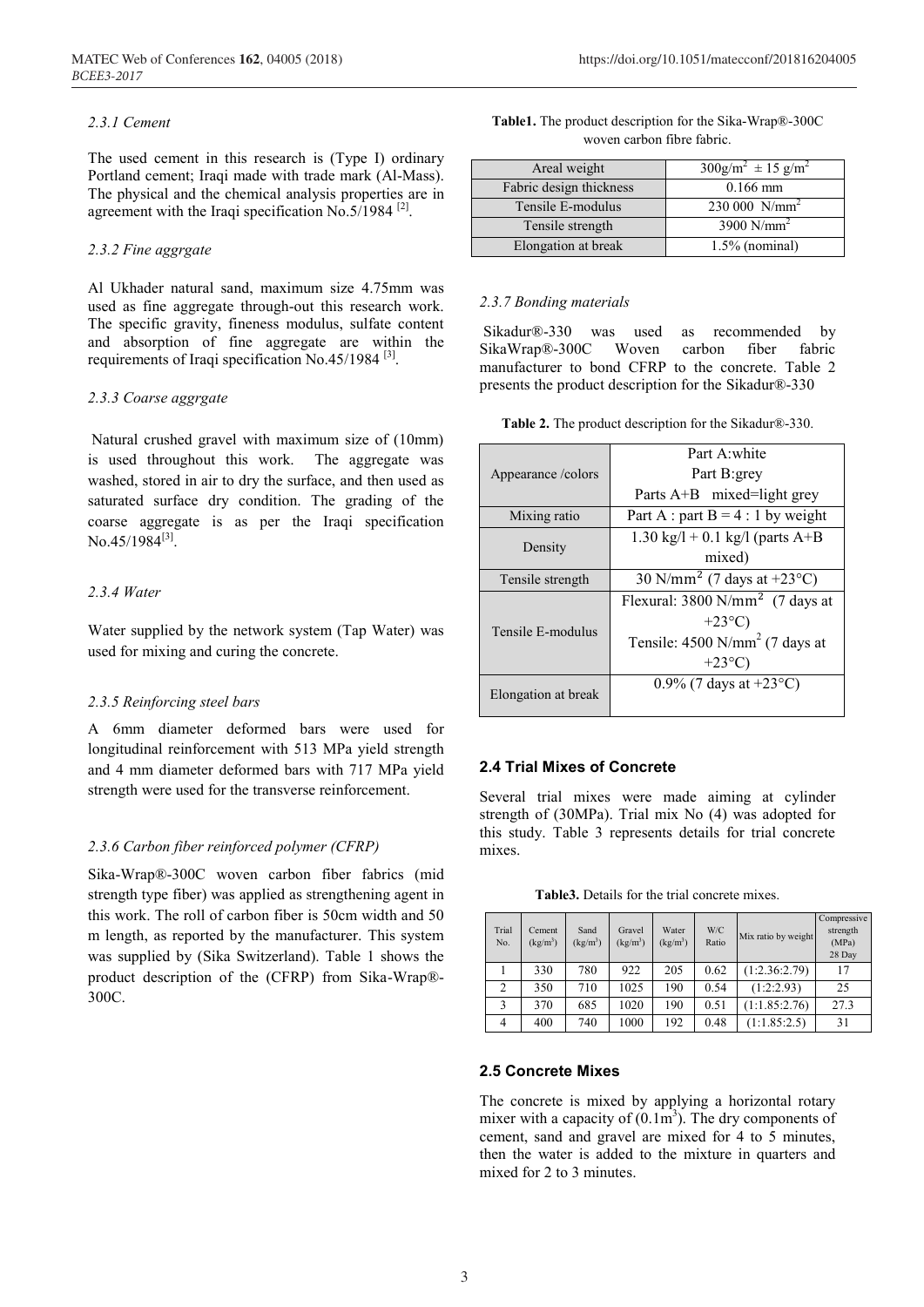## **2.6 Specimen's molds**

PVC tubes are cut to match the column height. The base of the mold is constructed from plywood, to prevent water from leaking through.

## **2.7 Casting and curing**

In total, three batches of concrete were used to cast the columns. Each batch was used to cast five columns with six cylinders (100  $\times$ 200) mm<sup>[4]</sup> to determine the compressive strength of concrete at age of 7 days and age of 28 days, respectively. And six cubes  $(100 \times 100)$  $\times$ 100) mm <sup>[5]</sup>, were used to calculate the compressive strength of concrete at age of 7 days and 28 days for comparison with the cylinder compressive strength. Three cylinders ( $100 \times 200$ ) mm<sup>[6]</sup>, were used for splitting tensile strength test. Three prisms  $(100 \times 100 \times 400)$ mm<sup>[7]</sup>, were used for flexural strength test(modulus of rupture). In this study the column specimens were cast vertically and vibrated with two stages, by using the electric table vibrator to consolidate the concrete and to remove the air bubbles.

After 24 hours, control specimens are stripped from the molds and cured in water tanks for 28 days as long with the columns.

## **2.8 Preparation for column specimens**

The column specimens were taken out of the curing tanks and left to dry for one day. All the specimen's surfaces were grinded by applying the grinder machine in order to eliminate all weak and losses particles. Later the specimens were wash again and left to dry for one or two days.

## **2.9 Installation of CFRP**

After drying the column specimen's surface, the installation procedure initially started, by planning the locations of the CFRP strips to ensure that the spacing is distributed along the column according to the design with the CFRP being cut as required. An epoxy resin is prepared by mixing one part type B (hardener) and four parts type A (resin) by weight. A mixing machine is used to obtain a homogeneous light grey color. 1mm thickness of epoxy resin is applied to the concrete surface, while at the same time the carbon fiber sheets were fully saturated with that resin. Then the CFRP sheet is installed to that concrete surface and pressed with a roll in the direction of the CFRP fibers to eliminate the entrapped air, another layer of epoxy was used to coat the CFRP. According to the recommendation of the manufacturer, the overlapping of around 100mm of CFRP is sufficient to provide full strength of CFRP and to prevent de-bonding failure during the test. Finally after 7-days at laboratory

temperature, the column specimens will be ready for testing.

## **2.10 RC Column specimens test**

A 2500 kN capacity compression testing machine (AVERY) located at structural laboratory of the department is used to apply monotonically compression load to the column specimens. A total of two dial gauges and 8 demec points, 4 in each opposite face were used for each specimen. By using a dial gauge located at the bottom surface of the testing machine to measure the column gross axial shortening. Another gauge is located at the mid height of the column specimens to measure the lateral displacement. Two demec points were stuck in the mid-height of the column to measure the longitudinal compresive strains from two opposite direction of the columns. To measure the lateral strains at two opposite directions of the column, two other demec points are mounted at the mid-height through the column cross section (horizontal axis). Both ends of column specimens were confined by steel collars 50 mm height and 10 mm thick as shown in Fig.4.

All the column specimens were tested under constant loading at an average rate of 20 kN/sec. from the beginning of test up to failure. For each increment of loading dial gauge readings were recorded and longitudinal strain and lateral strain were recorded until the failure of column.



**Fig. 4.** Locations of dial gauges and demec points for the column specimen.

## **2.11 Control specimens**

The control specimens were cast from the same concrete batch used for casting the columns. The control specimens were tested immediately after the columns test. Table 4 shows the test results for the compressive strength of concrete cylinders and cubes and for three concrete batches.

**Table 4.** Mechanical properties for the column specimens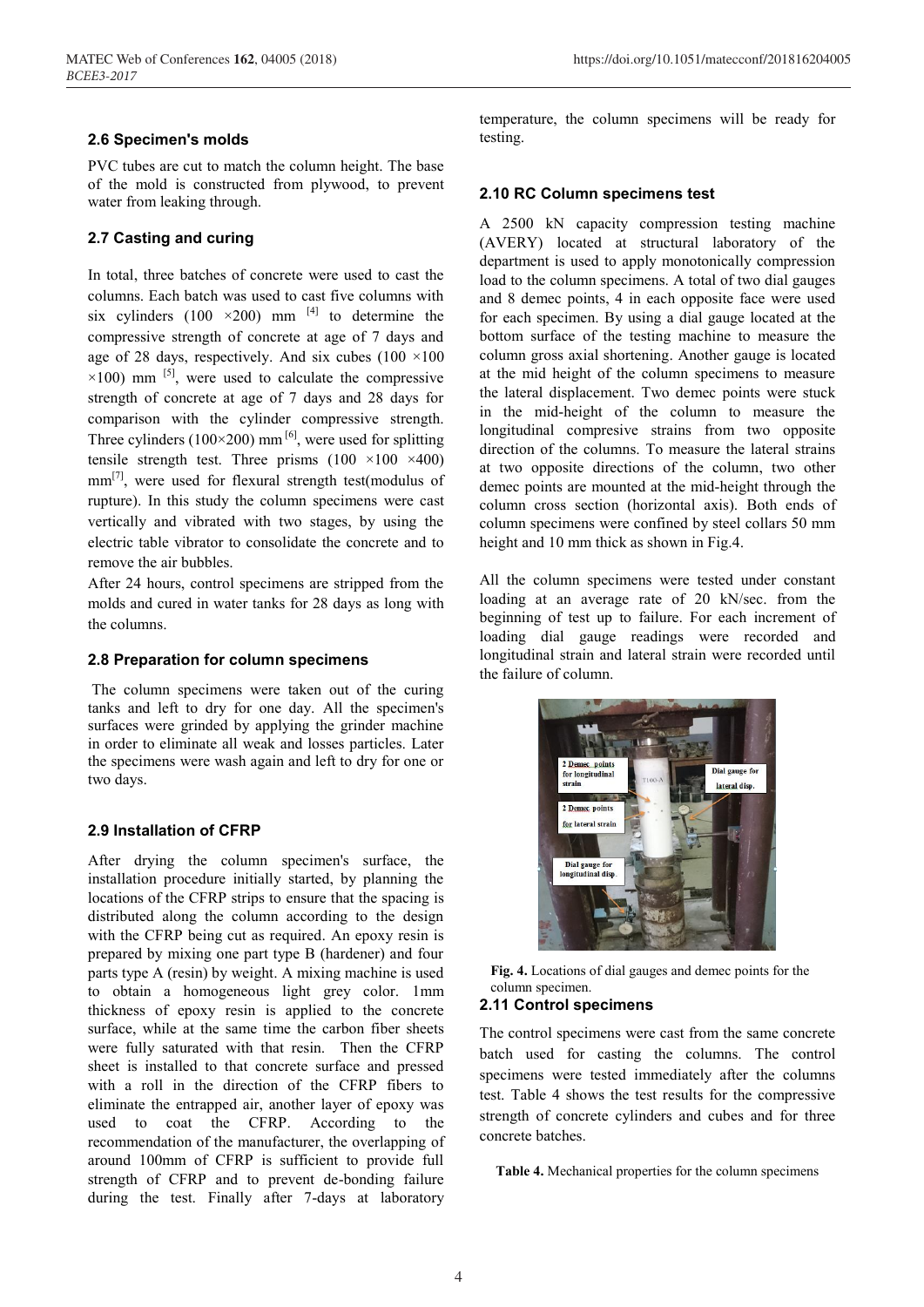| Batch<br>No.   | column $f'_{c}$ $f_{cu}$ $f'_{cu}$ $f'_{c}/f_{cu}$ |                   |                   | Splitting<br>tensile<br>strength<br>$f'_{sp}(\text{MPa})$ | Calculated<br>splitting<br>tensile<br>strength<br>according<br>to ACI-<br>Code<br>$(MPa)*$ | Modulus<br>of<br>rupture<br>$f_r$<br>(MPa) | Calculated<br>modulus of<br>rupture<br>according to<br>ACI-Code<br>$(MPa)$ ** |
|----------------|----------------------------------------------------|-------------------|-------------------|-----------------------------------------------------------|--------------------------------------------------------------------------------------------|--------------------------------------------|-------------------------------------------------------------------------------|
|                | T70                                                |                   | 30.05 36.42 0.825 | 2.8                                                       | 3.07                                                                                       | 3.9                                        | 3.4                                                                           |
| $\overline{2}$ | T <sub>100</sub>                                   | 30.12 36.25 0.831 |                   | 2.9                                                       | 3.07                                                                                       | 4                                          | 3.4                                                                           |
| $\mathbf{3}$   | T <sub>130</sub>                                   | 29.89 36.32 0.823 |                   | 2.7                                                       | 3.06                                                                                       | 3.8                                        | 3.39                                                                          |
|                | $*$ $0.5$ $\mu$                                    |                   |                   |                                                           |                                                                                            |                                            |                                                                               |

\*  $0.56\sqrt{f'}_c$ 

\*\*  $0.62\sqrt{f'}_c$ 

# **3 Test results and discussion**

# **3.1 Experimental Axial Load Capacity for the Tested RC Column Specimens.**

Table 5 represents the experimental ultimate load capacity for the tied columns.

| <b>Table 5.</b> The experimental ultimate load capacity for tied |                   |  |
|------------------------------------------------------------------|-------------------|--|
|                                                                  | column specimens. |  |

| Column<br>designation | Capacity of<br>tested<br>columns<br>(kN) | Column<br>designation | Capacity<br>of tested<br>columns<br>(kN) | Column<br>designation | Capacity of<br>tested<br>columns<br>(kN) |
|-----------------------|------------------------------------------|-----------------------|------------------------------------------|-----------------------|------------------------------------------|
| $T130-A$              | 495                                      | $T100-A$              | 585                                      | $T70-A$               | 625                                      |
| T130-B                | 620                                      | $T100-B$              | 730                                      | $T70-B$               | 745                                      |
| T130-C                | 610                                      | T100-C                | 720                                      | T70-C                 | 745                                      |
| T130-D                | 735                                      | T100-D                | 855                                      | $T70-D$               | 869                                      |
| T130-E                | 940                                      | T100-E                | 1025                                     | <b>T70-E</b>          | 1040                                     |

From the experimental results, it can be seen that the strengthening of RC columns by CFRP strips is significantly effective in increasing the ultimate load capacity. The increases were (25, 48 and 90) % for 130 mm ties spacing strengthened with CFRP ratios of (25, 50 and 100) %, respectively. The corresponding values of increase for 100 mm and 70 mm ties spacing were (25, 46 and 75)% and (19, 39 and 66) % respectively, for the same CFRP ratios.

## **3.2 Failure mode**

All specimens were tested until failure. The reference columns showed linear behavior initially, the first crack initiated through the mid height (Test Region) at the respective 55% of its ultimate load. After further loading, the cracks were increased in numbers and width. Finally, the columns failed at mid height by crushing and spalling of the concrete accompanied by local buckling for longitudinal steel bars as shown in Fig 5.



(a) (b) (c) **Fig 5.** Failure modes for control columns



**Fig 6.** Failure modes for columns type (B)



**Fig 7.** Failure modes for columns type (C)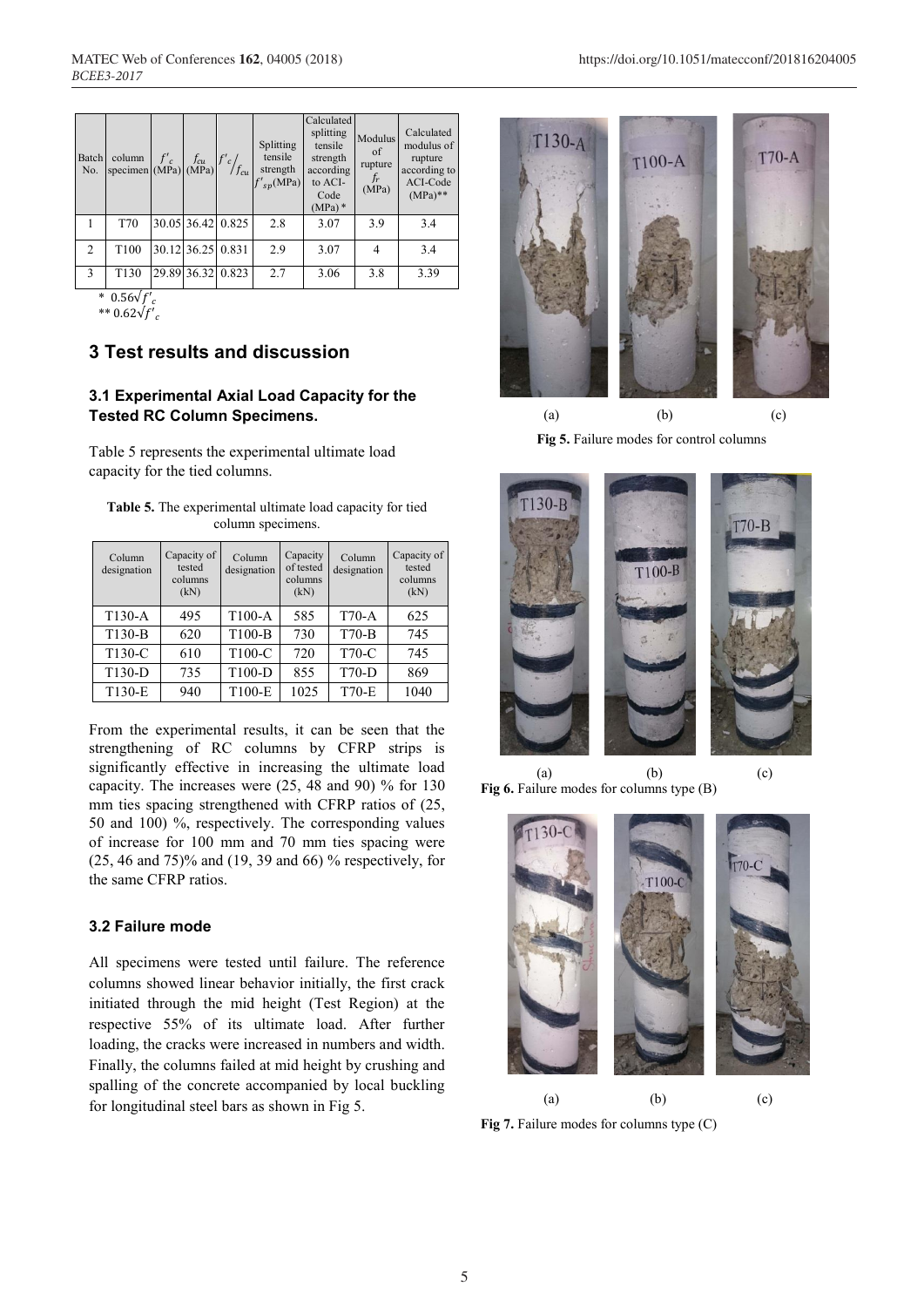

**Fig 8.** Failure modes for columns type (D)

For the columns confined with CFRP strips, the first crack was at the mid height for unbounded concrete surface between the CFRP strips. At higher loading the cracks developed further. Finally, the columns failed by rupture of fiber followed by crushing of concrete and buckling for one or more longitudinal steel bar. It was an explosive failure. Figs. (6 to 8) show the failure patterns due to the rupture of CFRP strips accompanied by local buckling between the steel ties.

Columns with fully wrapped CFRP exhibited no visible cracking. Fig. 9 shows the failure mode of columns type (E). Because of Poisson effects of confinement, failure occurred with cracking sound of CFRP-rupture happening at column mid height.







(a) (b) (c)

**Fig 9.** Failure modes for columns type (E)

#### **3.3 Load-strain behavior of column specimens**

Fig.10. shows that for unconfined CFRP columns the influence of the tie spacing was significant: compared with 130 mm tie spacing, dropping the spacing to 100 mm and 70 mm, the effect of the internal confinement was clear-with the load carrying capacity rising with confinement.

Figs. (11 to 13). show the effect of CFRP confinement for tied columns; compared with the unconfined column the increase in strengthening by the CFRP was more significant in raising load carrying capacity of the column specimens.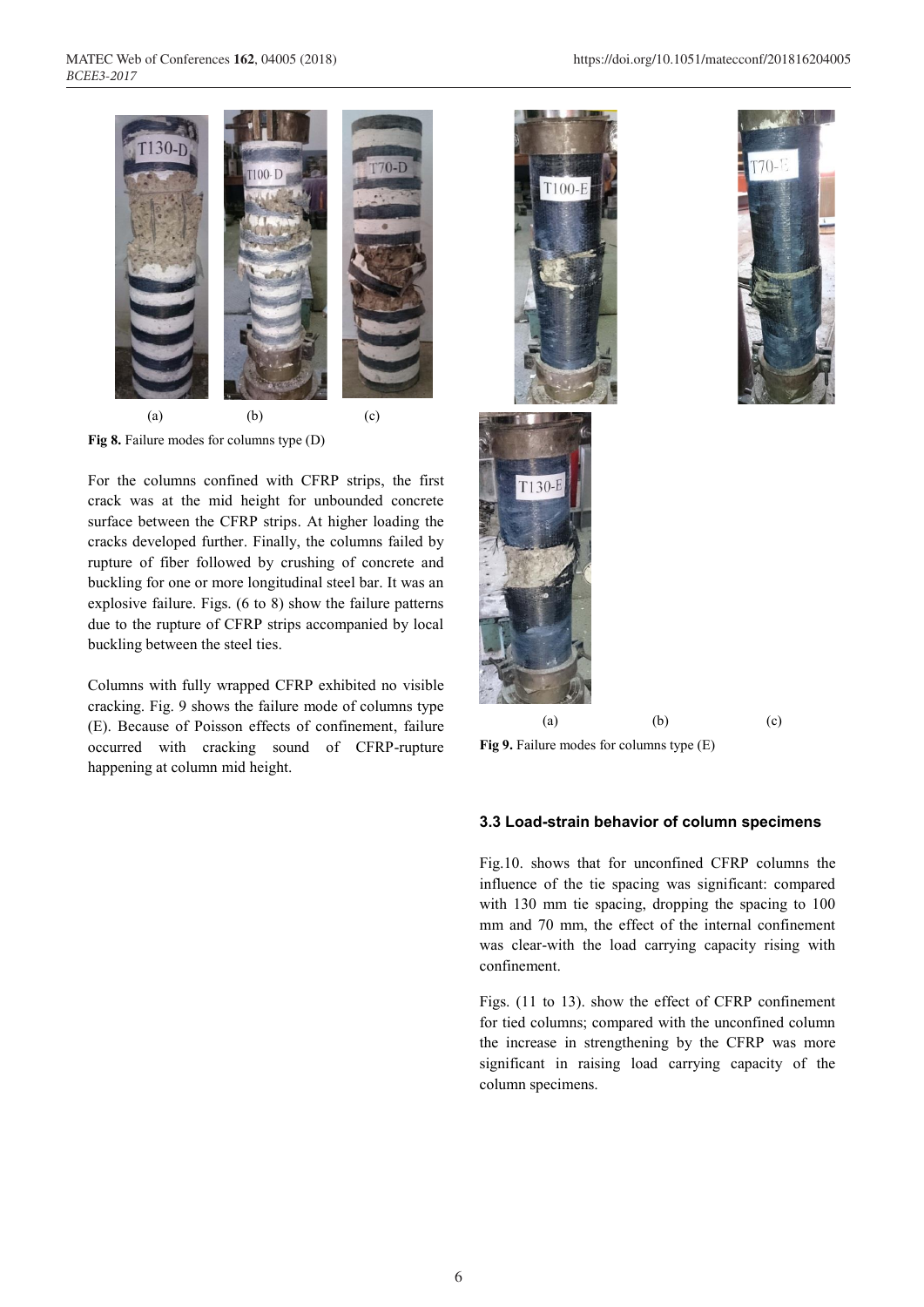

**Fig 10.** Load- strain curves for unconfined CFRP tied columns.



**Fig.11.** Load- strain curves for confined CFRP tied columns-T130.



**Fig.12.** Load- strain curves for confined CFRP tied columns-T100



**Fig.13.** Load- strain curves for confined CFRP tied columns-T70.

#### **3.4 Load-displacement behavior of column specimens**

Fig.14. illustrates the load-longitudinal displacement behavior of unconfined columns (no CFRP) on load carrying capacity. There is a significant differience between these un-confined columns. The column with less internal confinement (lesser amount of ties) shows larger longitudinal displacement than the other columns. This in turn affects the decrease of load carrying capacity of that column. On the other hand there is a reduction of lateral displacement with increase of the internal confinement (increased number of ties) as shown in Fig.15.



**Fig.14.** Load- longitudinal displacement curves for un-confined tied column.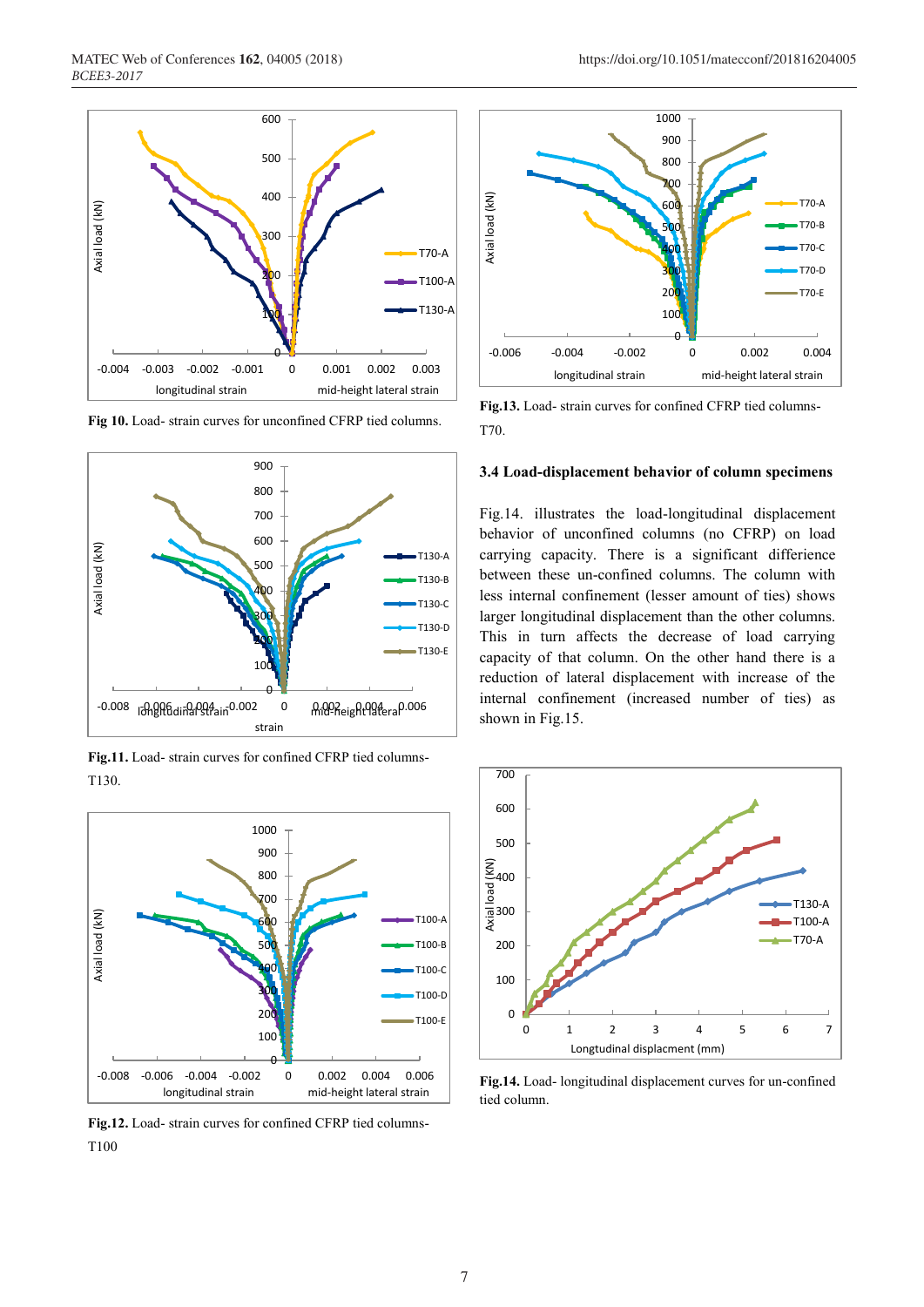

**Fig.15.** Load-lateral displacement curves for un-confined tied column.

Figs. (16 to 18) show the load- longitudinal displacement of columns externally confined with CFRP. Compared with the control specimens (no CFRP). There is an improvement in reducing the longitudinal displacement with the increase of the CFRP confinement. Thus, the lateral displacement will decrease too. This in turn increases the load carrying capacity as shown in Figs. (19 to 21).



**Fig.17.** Load- longitudinal displacement curves for CFRP confined tied columns with internal tie spacing 100 mm.



**Fig.18.** Load-longitudinal displacement curves for CFRP confined tied columns with internal tie spacing 70 mm.



**Fig.16.** Load-longitudinal displacement curves for CFRP confined tied columns with internal tie spacing 130 mm.



**Fig.19.** Load-lateral displacement curves for CFRP confined tied columns with internal tie spacing 130 mm.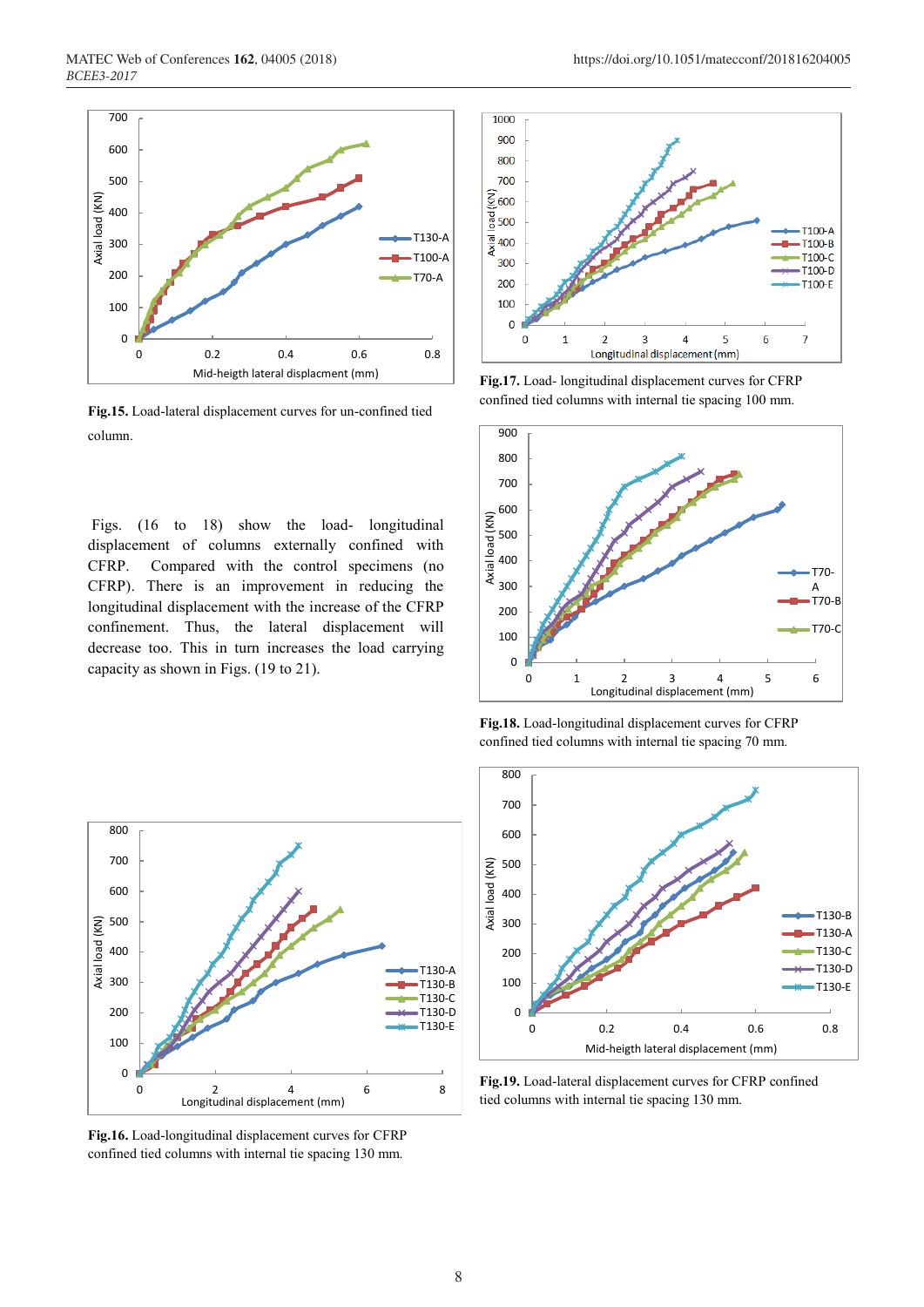





**Fig.21.** Load-lateral displacement curves for CFRP confined tied columns with internal tie spacing 70 mm.

#### **3.5 Load capacity**

#### *3.5.1 Ultimate load capacity for unconfined RC tied columns*

To predict the ultimate axial compressive load for column the American Concrete Institute (ACI 318M-14) [8] has suggested the following equation for the tied column (neglecting the reduction factors):

$$
P_o = 0.85 f_c (A_g - A_{st}) + f_y A_{st} \qquad \qquad \dots \dots (1)
$$

Where  $P_0$  is the maximum axial load,  $f_c$  is the cylinder compressive strength of concrete,  $A_{g}$  is the gross cross sectional area of RC column,  $A_{st}$  is the total area of the longitudinal reinforcement,  $f_v$  is the yield stress of longitudinal reinforcement.

#### *3.5.2 Ultimate load capacity for strengthened RC tied columns*

For a column confined with CFRP under concentric loading, the ultimate load capacity can be calculated according to American Concrete Institute (ACI Committee  $440.2R-08$ )<sup>[9]</sup> for nonpre-stressed members with tie reinforcement by applying the following equation neglecting reduction factor (0.8∅).

$$
P_o = 0.85 f_{cc} (A_g - A_{sl}) + f_y A_{st} \qquad \dots (2)
$$

The maximum confined concrete compressive strength  $f_{\rm cc}$  is calculated by applying equation (3) (Lam and Teng  $2003a,b$   $[10&1]$  using the inclusion of additional reductions factor *Ψf*=0.95.

$$
f_{cc}=f'_c+\varPsi_f 3.3K_a f_l \qquad \qquad \ldots \ldots \qquad (3)
$$

 $f_c$  is the unconfined cylinder compressive strength of concrete, Ka is the efficiency of the geometry of the section( $K_a$  =1 for circular section),  $f_l$  is the maximum lateral confinement pressure is calculated by Equation (4)(International Federation for Structural Concrete)<sup>[1]</sup>

$$
f_l = \frac{1}{2} K_e p_j E_j \varepsilon_{ju}
$$
 ......(4)  

$$
p_j = 4 t/D
$$
 ...... (5)

 $p_i$  is the volumetric ratio of the CFRP jacket,  $E_i$  is the modulus of CFRP jacket,  $\varepsilon_{ju}$  is the effective failure strain of the CFRP wrapping, t is CFRP jacket thickness and D is the diameter of CFRP jacket. For fully wrapped columns  $K_e = 1$ , use equation (6) <sup>[1]</sup> to find  $K_e$  for partial wrapping, for partial wrapping with fiber orientation use  $K_e$  by applying equation (7)<sup>[1]</sup>.

$$
K_e = \left[1 - \frac{s'}{2D}\right]^2
$$
\n
$$
K_e = \left[1 + \left(\frac{P}{\pi D}\right)^2\right]^{-1}
$$
\n
$$
\dots
$$
\n
$$
\dots
$$
\n
$$
\dots
$$
\n
$$
\dots
$$
\n
$$
\dots
$$
\n
$$
\dots
$$
\n
$$
\dots
$$
\n
$$
\dots
$$
\n
$$
\dots
$$
\n
$$
\dots
$$
\n
$$
\dots
$$
\n
$$
\dots
$$
\n
$$
\dots
$$
\n
$$
\dots
$$
\n
$$
\dots
$$
\n
$$
\dots
$$
\n
$$
\dots
$$
\n
$$
\dots
$$
\n
$$
\dots
$$
\n
$$
\dots
$$
\n
$$
\dots
$$
\n
$$
\dots
$$
\n
$$
\dots
$$
\n
$$
\dots
$$
\n
$$
\dots
$$
\n
$$
\dots
$$
\n
$$
\dots
$$
\n
$$
\dots
$$
\n
$$
\dots
$$
\n
$$
\dots
$$
\n
$$
\dots
$$
\n
$$
\dots
$$
\n
$$
\dots
$$
\n
$$
\dots
$$
\n
$$
\dots
$$
\n
$$
\dots
$$
\n
$$
\dots
$$
\n
$$
\dots
$$
\n
$$
\dots
$$
\n
$$
\dots
$$
\n
$$
\dots
$$
\n
$$
\dots
$$
\n
$$
\dots
$$
\n
$$
\dots
$$
\n
$$
\dots
$$
\n
$$
\dots
$$
\n
$$
\dots
$$
\n
$$
\dots
$$
\n
$$
\dots
$$
\n
$$
\dots
$$
\n
$$
\dots
$$
\n
$$
\dots
$$
\n
$$
\dots
$$
\n
$$
\dots
$$
\n
$$
\dots
$$
\n
$$
\dots
$$
\n
$$
\dots
$$
\n
$$
\dots
$$
\n
$$
\dots
$$
\n
$$
\dots
$$
\n
$$
\dots
$$
\n
$$
\dots
$$
\n
$$
\dots
$$
\n
$$
\
$$

Where s' is the clear spacing between the CFRP strips, P is the pitch for CFRP spiral. Table (6) shows the experimental values of the axial compressive strength compared with the calculated values according to references 8 and 9.

**Table 6.** The experimental and calculated values of axial compressive strength for RC tied columns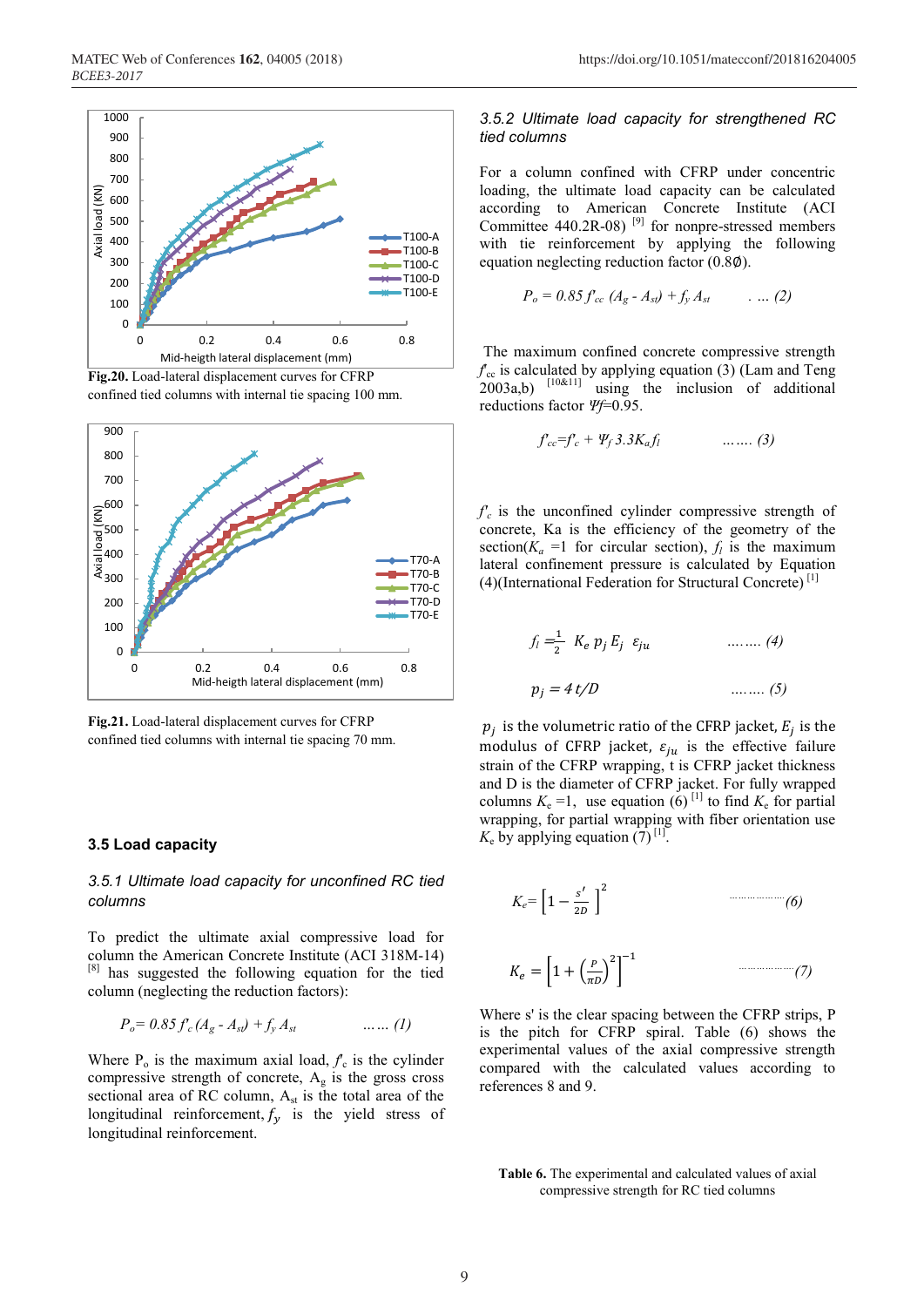| Column<br>designation | Tested<br>unconfined<br>concrete<br>compressive<br>strength<br>$f'$ <sub>c</sub> (MPa) | calculated<br>confined<br>concrete<br>compressive<br>strength<br>$f_{cc}$ (MPa) | Experimental<br>values of the<br>axial<br>compressive<br>strength<br>(kN) | Calculated<br>values of the<br>axial<br>compressive<br>strength<br>(kN) | $P_{exp}$<br>$\big P_{cal}\big $ |
|-----------------------|----------------------------------------------------------------------------------------|---------------------------------------------------------------------------------|---------------------------------------------------------------------------|-------------------------------------------------------------------------|----------------------------------|
| $T130-A$              | 29.89                                                                                  |                                                                                 | 495                                                                       | 527.40                                                                  | 0.94                             |
| T130-B                | 29.89                                                                                  | 43.15                                                                           | 620                                                                       | 729.10                                                                  | 0.85                             |
| T130-C                | 29.89                                                                                  | 41.69                                                                           | 610                                                                       | 707.45                                                                  | 0.86                             |
| T130-D                | 29.89                                                                                  | 51.33                                                                           | 735                                                                       | 850.78                                                                  | 0.86                             |
| T130-E                | 29.89                                                                                  | 56.95                                                                           | 940                                                                       | 934.38                                                                  | 1.01                             |
| $T100-A$              | 30.12                                                                                  |                                                                                 | 585                                                                       | 534.97                                                                  | 1.09                             |
| $T100-B$              | 30.12                                                                                  | 43.36                                                                           | 730                                                                       | 732.22                                                                  | 1.00                             |
| T100-C                | 30.12                                                                                  | 41.91                                                                           | 720                                                                       | 710.88                                                                  | 1.01                             |
| T100-D                | 30.12                                                                                  | 51.54                                                                           | 855                                                                       | 853.91                                                                  | 1.00                             |
| T100-E                | 30.12                                                                                  | 57.18                                                                           | 1025                                                                      | 937.81                                                                  | 1.09                             |
| $T70-A$               | 30.05                                                                                  |                                                                                 | 625                                                                       | 534.23                                                                  | 1.17                             |
| $T70-B$               | 30.05                                                                                  | 43.31                                                                           | 745                                                                       | 731.48                                                                  | 1.02                             |
| T70-C                 | 30.05                                                                                  | 41.84                                                                           | 745                                                                       | 709.83                                                                  | 1.05                             |
| $T70-D$               | 30.05                                                                                  | 51.49                                                                           | 869                                                                       | 853.16                                                                  | 1.02                             |
| <b>T70-E</b>          | 30.05                                                                                  | 57.11                                                                           | 1040                                                                      | 936.76                                                                  | 1.11                             |

According to the ACI 318M-14 code  $[8]$  limits, the maximum ties spacing is 96 mm. It can be seen that the experimental values of the ultimate load capacity were greater than the calculated ones with 70 mm ties spacing (within the ACI code limits). When the ties spacing increased to 100 mm (close to maximum spacing value of the code), the difference between the experimental and calculated values was decreased. While the calculated values were greater than the tested results (unsafe results) with increasing the ties spacing to 130 mm (greater than  $S_{max}$  of the code). Therefore, the ACI  $318M-14$  code  $[8]$  provisions for the ties spacing of the unconfined ties columns can be applied for RC tied columns confined with CFRP strips.

# **4 Conclusions**

1-For the columns without CFRP, the influence of the tie spacing was significant: compared with 130 mm tie spacing, dropping the spacing to 100 mm and 70 mm increased the load carrying capacity by 18% and 26%, respectively.

2-Using the CFRP strips to strengthen RC columns are significantly effective in increasing the ultimate load capacity. The increases were (25, 48 and 90) % for 130 mm spaced internal steel ties strengthened with CFRP ratios of (25, 50 and 100) %, respectively. The corresponding values of increase for 70 mm spaced internal steel ties were (19, 39 and 66) % for the same CFRP ratios.

3-The columns with less internal confinement (lesser amount of ties) were strengthened more significantly by the CFRP than the ones with greater amount of internal ties. As an example of the varying effectiveness of the fully wrapped CFRP, the column with ties at 130 mm was strengthened by 90% with the CFRP. In contrast, the ones with 70 mm spaced ties was only increased in strength with CFRP by 66%.

4-Compared with the control specimen (no CFRP), the same amount of CFRP when used as hoop strips led to more strengthening than using CFRP as a spiral strip-the former led to nearly 9% more strengthening than the latter in the case of 130 mm spaced internal steel ties. In the case of 100 mm internal steel ties, the difference (between the hoops & spiral CFRP strengthening) is close to 4%. In contrast, there is no difference between the two methods of strengthening in the heavily tied columns (70 mm tied spacing).

5- The experimental values of the ultimate load capacity were greater than the calculated ones, when the internal steel tie spacing was 70mm (within the limits of the ACI code [8] ). When the ties spacing increased to 100 mm (close to maximum spacing according to the code limits), the difference between the experimental and calculated values decreased. However, unsafe results were obtained (experimental/calculated values  $<$  1.0) with increasing the ties spacing to 130 mm (greater than  $S_{max}$  of the code).

6-For the same load, the increase in strengthening of tied columns externally confined with CFRP led to a decrease of longitudinal strain, mid-height lateral strain.

7-Failure of the RC column specimens under axial compressive load starts by rupture of fiber followed by crushing of concrete at mid height of the column and spalling of concrete cover. For column specimens with low transverse reinforcement ratio, the failure is accompanied with buckling of the longitudinal reinforcement between the transverse ties. While, for the high transverse reinforcement ratio, the failure is accompanied with buckling of the longitudinal reinforcement and rupture for internal ties.

8-The strengthening schemes used in this study were very successful with no CFRP debonding with any tested specimen.

# **References**

- 1. Externally bonded FRP reinforcement for RC structures, International Federation for Structural Concrete (fib), Zürich, Switzerland, 130 pp, (2001)
- 2. Iraqi Specification, No. 5/1984, Portland Cement, وزارة التخطيط , الجهاز المركسي للتقييس و السيطرة النىعية